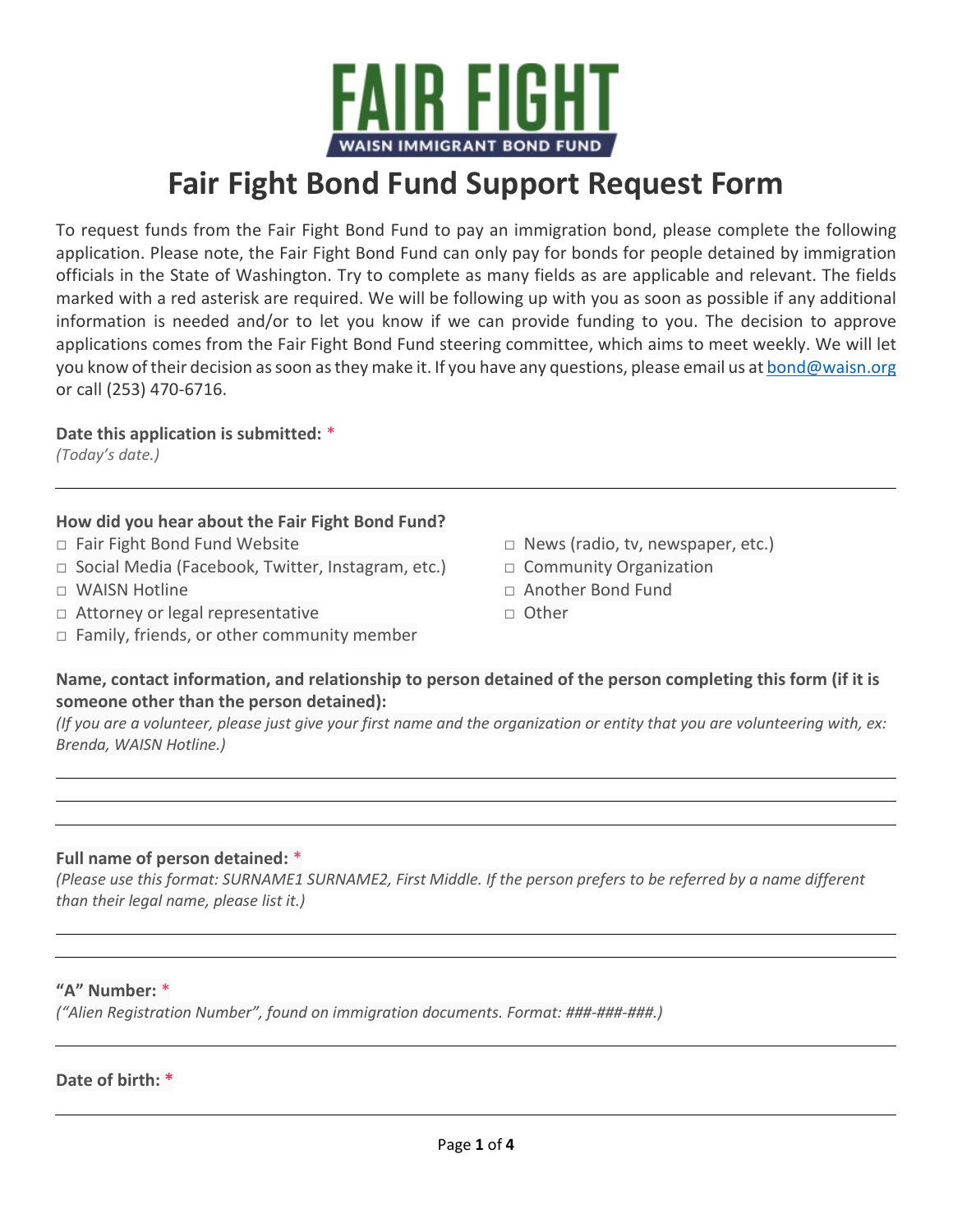**Country of birth:** \*

*(If the person has citizenship or nationality in a country different than their country of birth, please list that as well.)*

**Preferred language:** \*

**Other languages:** 

**Preferred method of contact:** \*

- $\Box$  Directly at detention center
- $\Box$  Through a loved one (complete the information below)
- $\Box$  Through an attorney (complete the information below)

**Name, relationship to the detained community member, phone number, email, and name of firm (if attorney) of contact person:**

**Address and phone number of community member once released:** \*

**Bond amount:** \*

**Is the community member, loved ones, or community able and willing to pay any portion of this bond? If so, how much?**

*(It is not required to contribute a portion of the bond. However, if you are able to, it can help the bond fund use our resources to free more community members.)*

**Date that bond was granted:** \*

**Next immigration court hearing date:** \*

**Date, place, and method of entry to the United States:** \*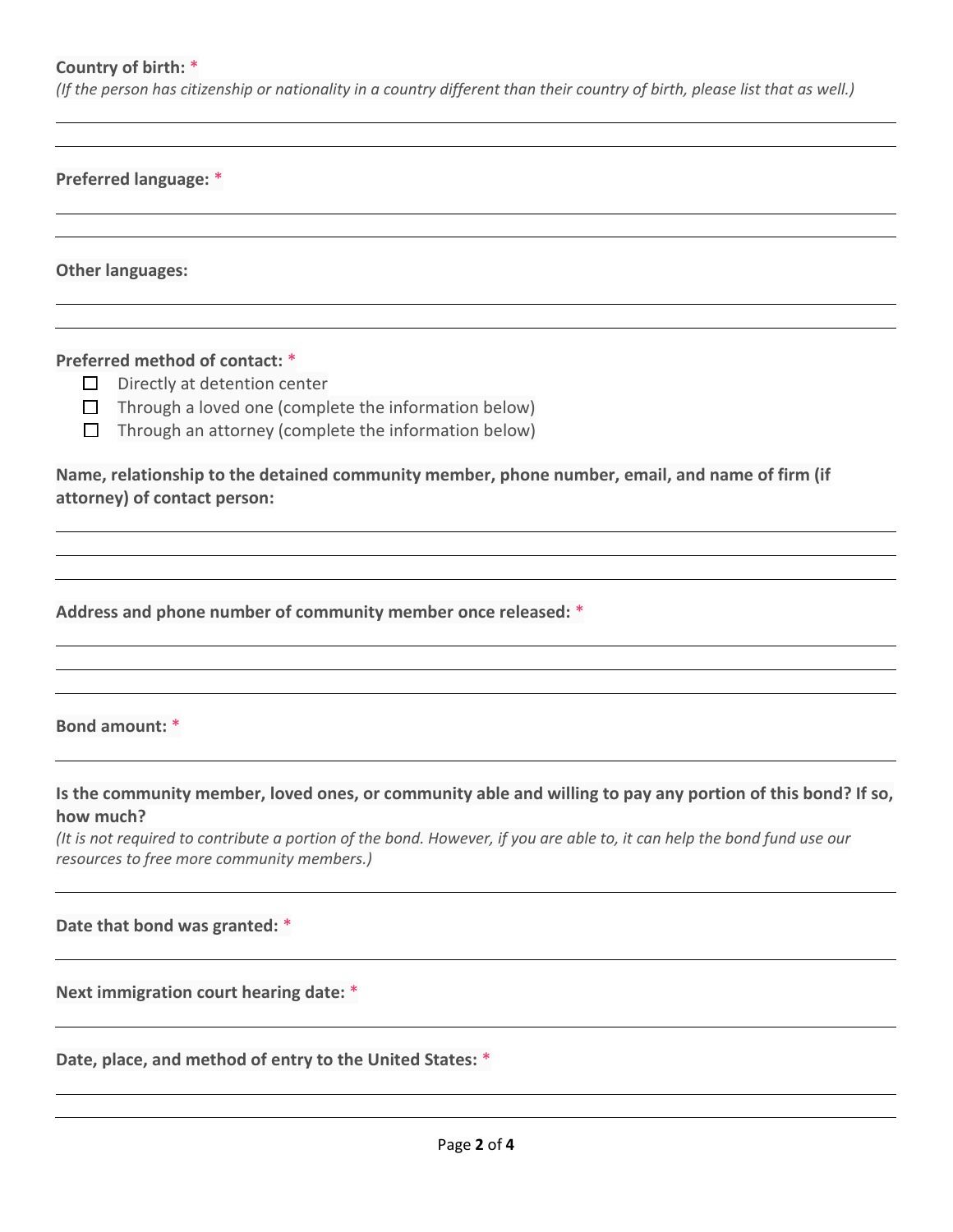# **Notes on immigration status and/or upcoming hearing(s)** \*

*(This can include type of upcoming hearing; number of hearings attended; current or past immigration status; forms(s) of immigration relief that the community member is eligible for or seeking; any prior removal orders; status of any pending applications or appeals, etc.)*

# **Please share as much as you can about the financial situation, support, and resources that the person who is detained has available. The more information that is shared, the better.** \*

*(This may include financial support from family or community members outside of detention; savings; assets; the person's individual income, or other information that is relevant.)*

# **Race and/or Ethnicity**

*(This question is not required but will be helpful for decision-making. This information will not be used to prejudice applicants. This question is being asked to identify applicants who may be disproportionately negatively impacted by the detention and deportation system and/or may be more in need of financial support. Please answer how you are most comfortable answering and identifying.)*

# **Religion**

*(This question is not required but will be helpful for decision-making. This information will not be used to prejudice applicants. This question is being asked to identify applicants who may be disproportionately negatively impacted by the detention and deportation system and/or may be more in need of financial support. Please answer how you are most comfortable answering and identifying.)*

# **Gender**

*(This question is not required but will be helpful for decision-making. This information will not be used to prejudice applicants. This question is being asked to identify applicants who may be disproportionately negatively impacted by the detention and deportation system and/or may be more in need of financial support. Please answer how you are most comfortable answering and identifying.)*